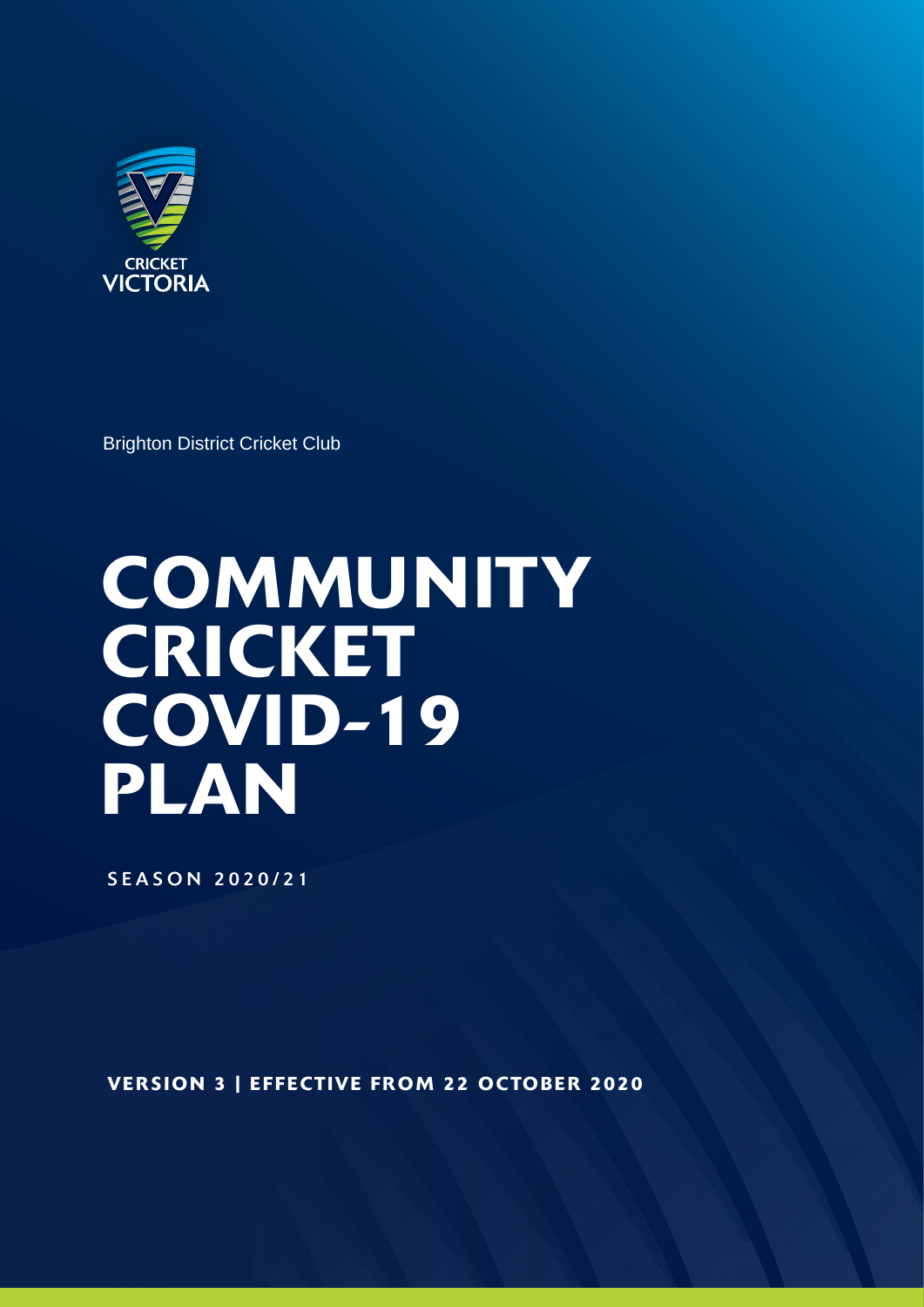

## **CONTENTS**

| <b>HOW TO USE THIS COVID-19 PLAN</b>         |                            | 3  |
|----------------------------------------------|----------------------------|----|
| <b>KEY CHANGES FROM THE PREVIOUS VERSION</b> |                            | 3. |
| <b>BRIGHTON DISTRICT CC</b>                  | <b>COVID-19 COMMITMENT</b> |    |
| 2020/21 COVID-19 SAFETY OFFICER PLANNING     |                            |    |

### ASSOCIATION / CLUB COVID-19 PLAN & RESOURCES

All organisations in Victoria need to have in place a COVID-19 plan. Cricket Victoria ("CV") has developed this COVID-19 plan so that Associations & clubs can easily adopt as their own. Associations and clubs however can develop their own. Most councils in Victoria are accepting of the CV plan as suitable for cricket to operate in a COVID-19 safe manner. Other councils may require clubs to complete additional information.

The plan includes details of key actions clubs need to take plus useful guides and links to various organisations for more information / resources as required. It will be updated based on the latest information from the State Government (DHHS / SRV) and the latest version will remain on the [home page of the CV website](https://www.cricketvictoria.com.au/) and also be housed on the [COVID-19 section of the CV website.](https://www.cricketvictoria.com.au/clubs-support/covid-19/) This COVID-19 section includes various resources for club use including:

- Training & match day guides
- Guide to both free and at cost resources including posters, signage, hygiene products
- Links to various recently conducted COVID-19 related webinars
- 40+ frequently asked questions

*The following guidance is general in nature and should not be relied upon as legal advice or a comprehensive statement of obligations.*

*While all care has been used in preparation of this guide to the date below, information and guidance is changing rapidly.*

*Associations & Clubs should remain vigilant and ensure that they familiarise themselves with the latest COVID-19 advice from DHHS, Sport & Recreation Victoria, Cricket Victoria, your local council and other relevant authorities and obtain advice where necessary for your specific circumstances. If in doubt, check first.*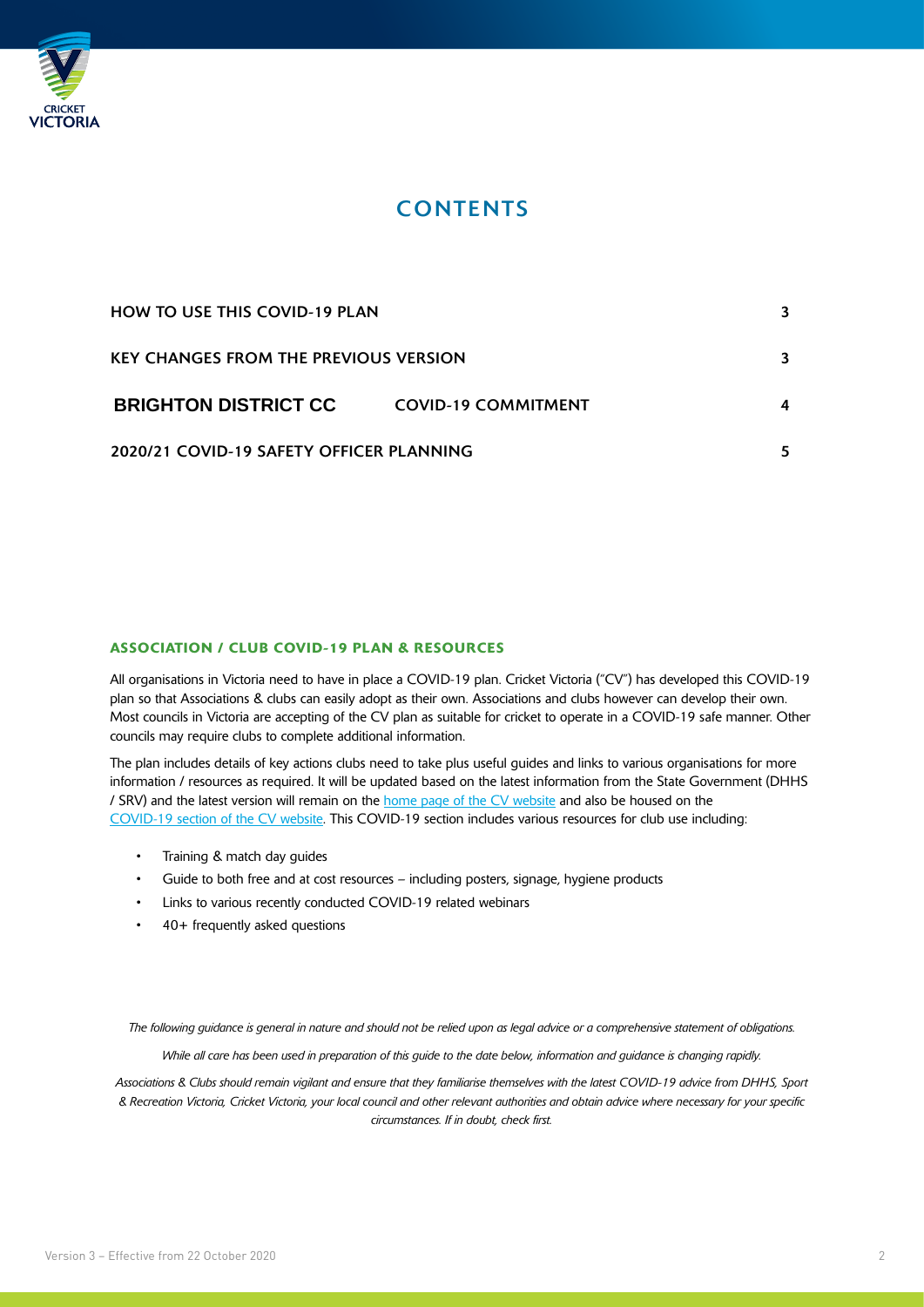

## HOW TO USE THIS COVID-19 PLAN

- 1. Read all elements of the plan to understand the detail contained. Seek clarity if required from your local CV representative, Association or council contact
- 2. Include the Club / Association details on the editable pages (Front Cover and page 4) and have the Club / Association formally endorse the plan at the next available opportunity. N.B.: If the previous Plan has already been approved, it is recommended that the new Plan be approved to replace it. (Key changes are noted below)
- 3. Make sure the committee, coaches, officials and players are fully aware of the plan. Promote it widely including to members, parents, local council, sponsors etc. – via your website, social media, newsletter, on-line meetings etc.
- 4. Review and consider use of the various [COVID-19 resources available on the CV website –](https://www.cricketvictoria.com.au/clubs-support/covid-19/) see below.
- 5. Stay updated on the latest advice and any changes via CV, DHHS and your local council. Changes announced from the State Government will supersede any earlier contrary information provided in this document. Where significant changes are made, an updated editable version will be released.

## KEY CHANGES FROM THE PREVIOUS VERSION

The most significant changes to the previous Version 2 (dated September 28) include:

- Various sections have been removed as they are now available as additional guides on the CV website:
	- Road map (previous page 4)
	- Training guide (previous pages 7-11)
	- Match day guide (previous pages 12-15)
	- General protocols and more information now included within the FAQs section (previous pages 16-19)
	- More information website links now included below and throughout the plan (previous page 20)
- Training group sizes has been updated following State Government approval. Training groups sizes have now increased from a max. of 10 per group to be the number of players who normally play as a team per team (Example: If the team regularly plays with 11 players, then they can train as a group of 11). See page 8.

## CRICKET VICTORIA COVID-19 RESOURCES

The Cricket Victoria website has a range of current resources for Association / Club consideration. These are updated regularly based on the latest advice from DHHS / SRV. These resources include:

QR code development, training guide, match day guides, FAQs, hygiene and signage links, free downloadable posters, COVID-19 register, COVID-19 webinars, spectator poster, return to cricket roadmap, player commitment etc.

Associations and Clubs can use the CV resources or develop their own – ensuring that any Association and Club developed resources meet the latest requirements from DHHS / SRV.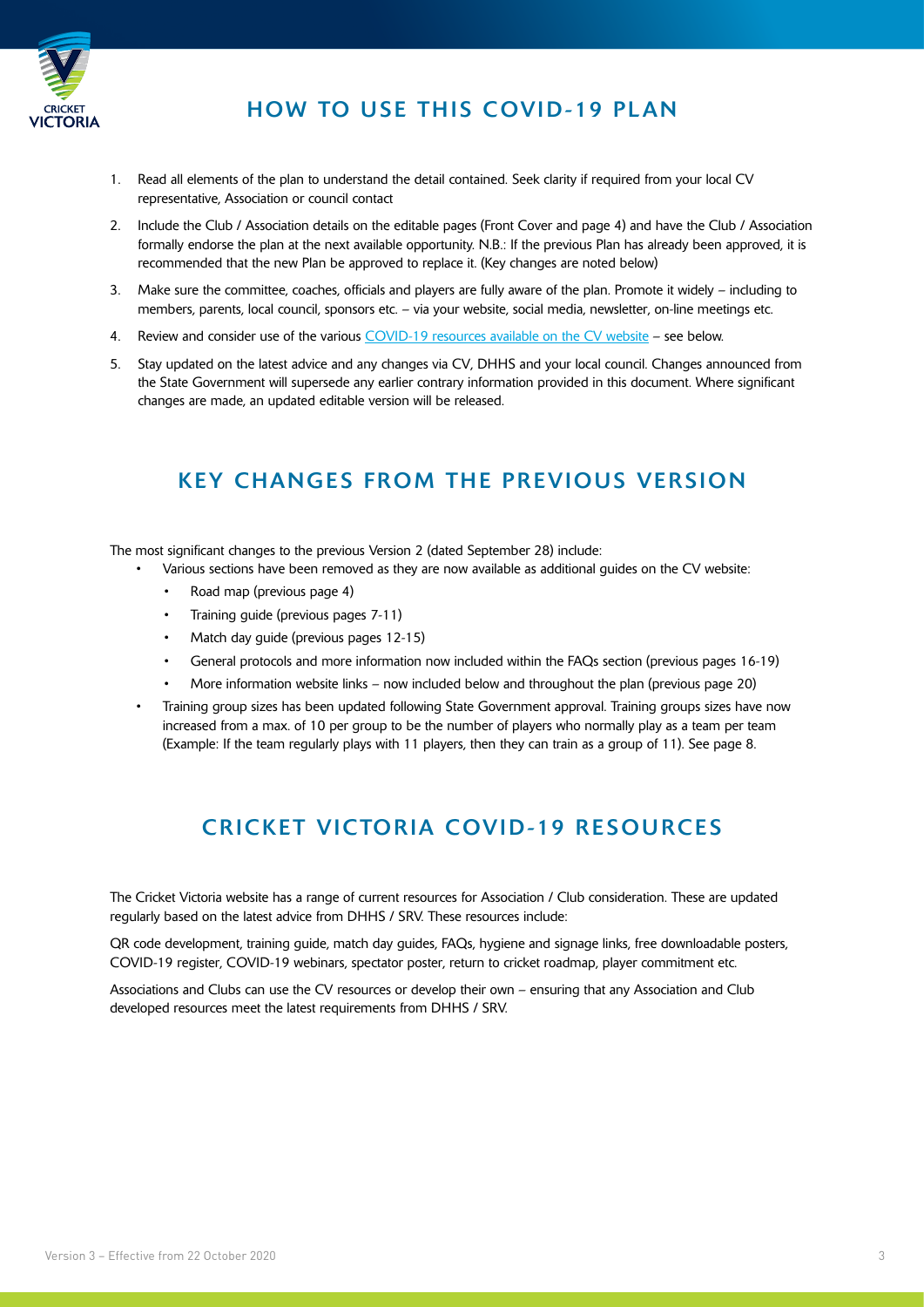

#### **OVERVIEW**

As a club we are fully committed to providing a safe environment for members of our club (volunteers, players, families, spectators) and the wider community and are committed to providing quality practices in line with guidance available from Sport Australia, Cricket Australia, Cricket Victoria, our local council, the Victorian State Government / Department of Health & Human Services and other relevant authorities applicable to our club. We acknowledge that Cricket in a pandemic is a privilege, not a right. We all need to ensure we are all doing the right thing to ensure the safety of players, volunteers, officials and the local community.

We also acknowledge the key dates outlined within the Victorian State Government's Roadmap for re-opening will be followed as we undertake cricket activities during the 2020/21 season and we commit to adhering to the latest advice from Cricket Victoria, the Victorian State Government and the Department of Health & Human Services in this regard.

It is important for Cricket Associations and Clubs to lead and promote a strong culture of COVID-19 safety for the health and wellbeing of participants and the broader community as any breaches could have ramifications for members of the community and the continuation of the season.

#### COMMUNITY CRICKET CLUBS PLAY AN IMPORTANT ROLE IN:

- Reducing the spread of COVID-19;
- Promoting good hygiene practices amongst players and officials;
- Adhering and promoting the State Government Requirements around social distancing, and gatherings; and
- Following the clear protocols and requirements around returning to train & play.

Associations and Clubs affiliated through to Cricket Victoria agree to be respectful in adhering to the protocols outlined as part of the Return to Train & Play Guidelines as they form part of the current Government directions, and strong cricket sanctions can be applied to individuals and to clubs if they are in breach, in addition to any penalties applied by Government authorities.

#### COMMUNITY CRICKET CLUBS COMMIT TO THE FOLLOLWING TO ALLOW COMMUNITY CRICKET TO BE UNDERTAKEN IN A COVID-19 ENVIRONMENT

- 1. Nominate at least one COVID Safety Officer who must undertake the free [Australian Government online COVID-19 Infection Control Training](https://www.health.gov.au/resources/apps-and-tools/covid-19-infection-control-training) prior to recommencement of Club activity. Certificate of completion will be emailed to our Association(s) ASAP after the completion of the on-line Training (e.g. within 48 hours). We will have multiple people take ownership of this role and share the responsibility.
- 2. Develop an attendance register which clearly identifies all participants, volunteers and officials in attendance at training, matches, functions etc. and make this available upon request by the Association, Cricket Victoria &/or DHHS health authorities.
- 3. Comply with Liquour Licence and COVID-19 specific food service requirements. Sporting clubs that operate a café, canteen or bar within its facility, must strictly adhere to the restrictions on hospitality venues. Detailed guidelines of these requirements are available via the **DHHS** website. Clubs must also comply with their liquor licence requirements (i.e. service times, red line plan, booth licence, etc.).
- 4. Adhere to the latest training and match day protocols accessible via the [CV website.](https://www.cricketvictoria.com.au/clubs-support/covid-19/)

| Signed on behalf of the Club / Association  |                                                                           |                                |
|---------------------------------------------|---------------------------------------------------------------------------|--------------------------------|
| Signature: Samuel Alexander Spencer Spencer | Digitally signed by Samuel Alexander<br>Date: 2020.10.25 15:48:44 +11'00' | Name: Samuel Alexander Spencer |
| Position: Secretary                         |                                                                           | Date: 25/10/2020               |